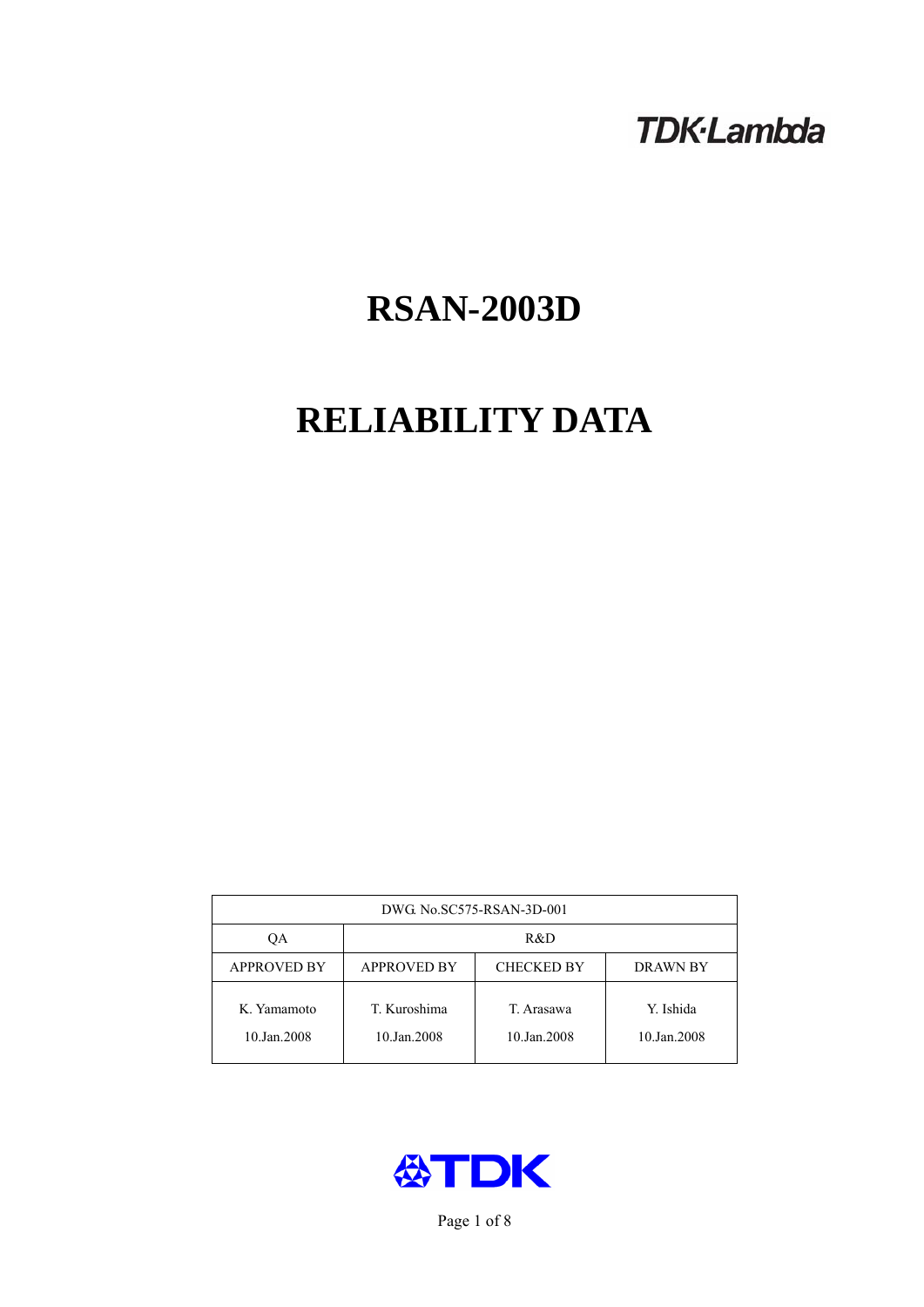#### **RSAN-2003D**

## **I N D E X**

|                                     | Page   |
|-------------------------------------|--------|
| 1. Calculated Values of MTBF        | Page-3 |
| 2. Vibration Test                   | Page-4 |
| 3. Heat Cycle Test                  | Page-5 |
| 4. Humidity Test                    | Page-6 |
| 5. High Temperature Resistance Test | Page-7 |
| 6. Low Temperature Storage Test     | Page-8 |

The following data are typical values. As all units have nearly the same characteristics, the data to be considered as ability values.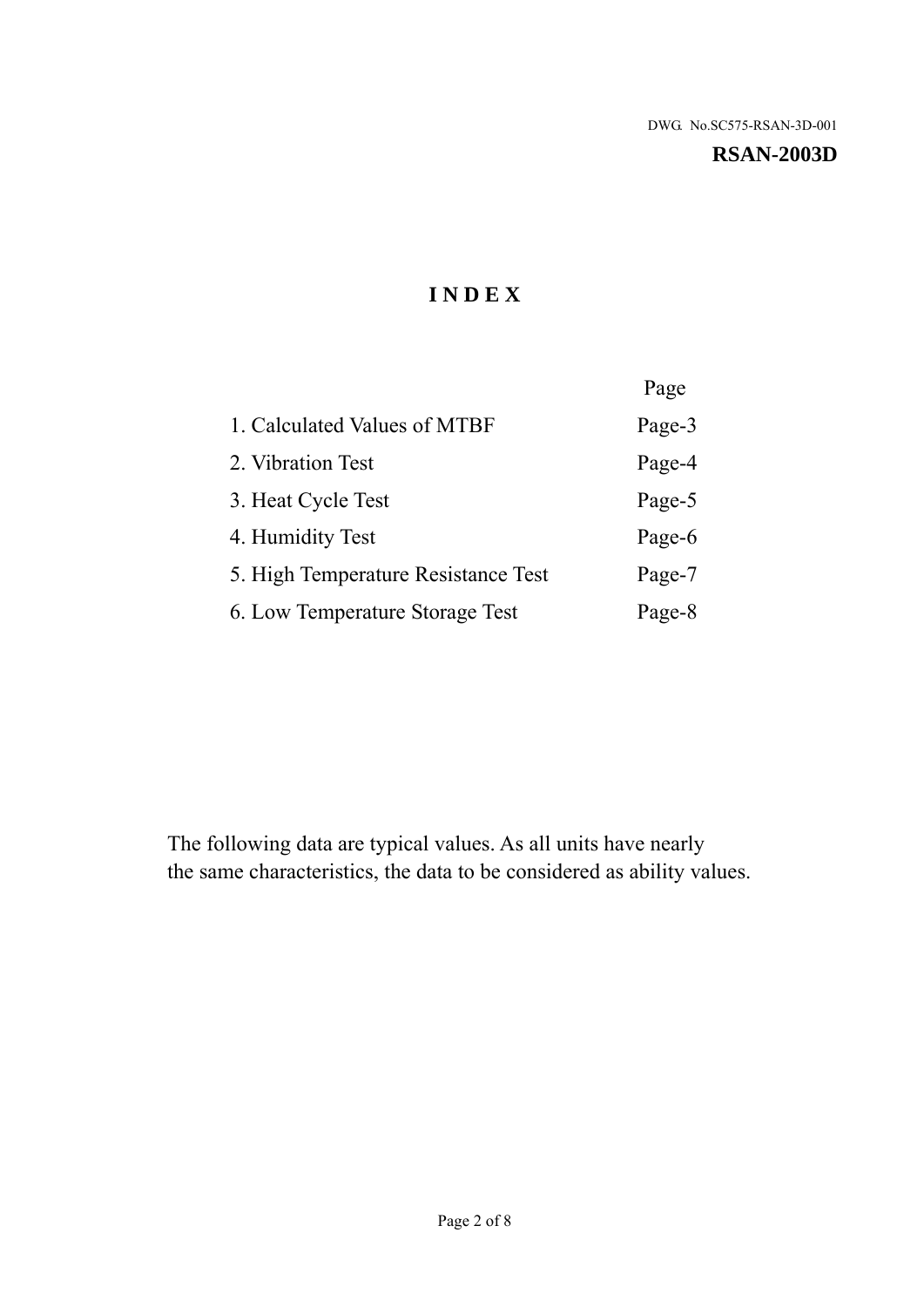1. Calculated values of MTBF

MODEL : RSAN-2003D

(1) Calculating Method

 Calculated based on parts stress reliability projection of MIL-HDBK-217F NOTICE2.

Individual failure rates  $\lambda$  G is given to each part and MTBF is calculated by the count of each part.

$$
MTBF = \frac{1}{\lambda_{\text{equip}}} = \frac{1}{\sum_{i=1}^{n} N_i (\lambda_G \pi_Q)_i} \times 10^6 \text{ (hours)}
$$

| $\lambda$ equip | : Total equipment failure rate (Failure $/ 10^6$ Hours)                   |
|-----------------|---------------------------------------------------------------------------|
| $\lambda$ G     | : Generic failure rate for the $\hbar$ generic part                       |
|                 | (Failure/ $10^6$ Hours)                                                   |
| Ni              | : Quantity of <i>i</i> th generic part                                    |
| N               | : Number of different generic part categories                             |
| $\pi$ Q         | : Generic quality factor for the <i>i</i> th generic part ( $\pi Q = 1$ ) |

- (2) MTBF Values
	- GF : Ground, Fixed

 $MTBF = 6,914,673$  (Hours)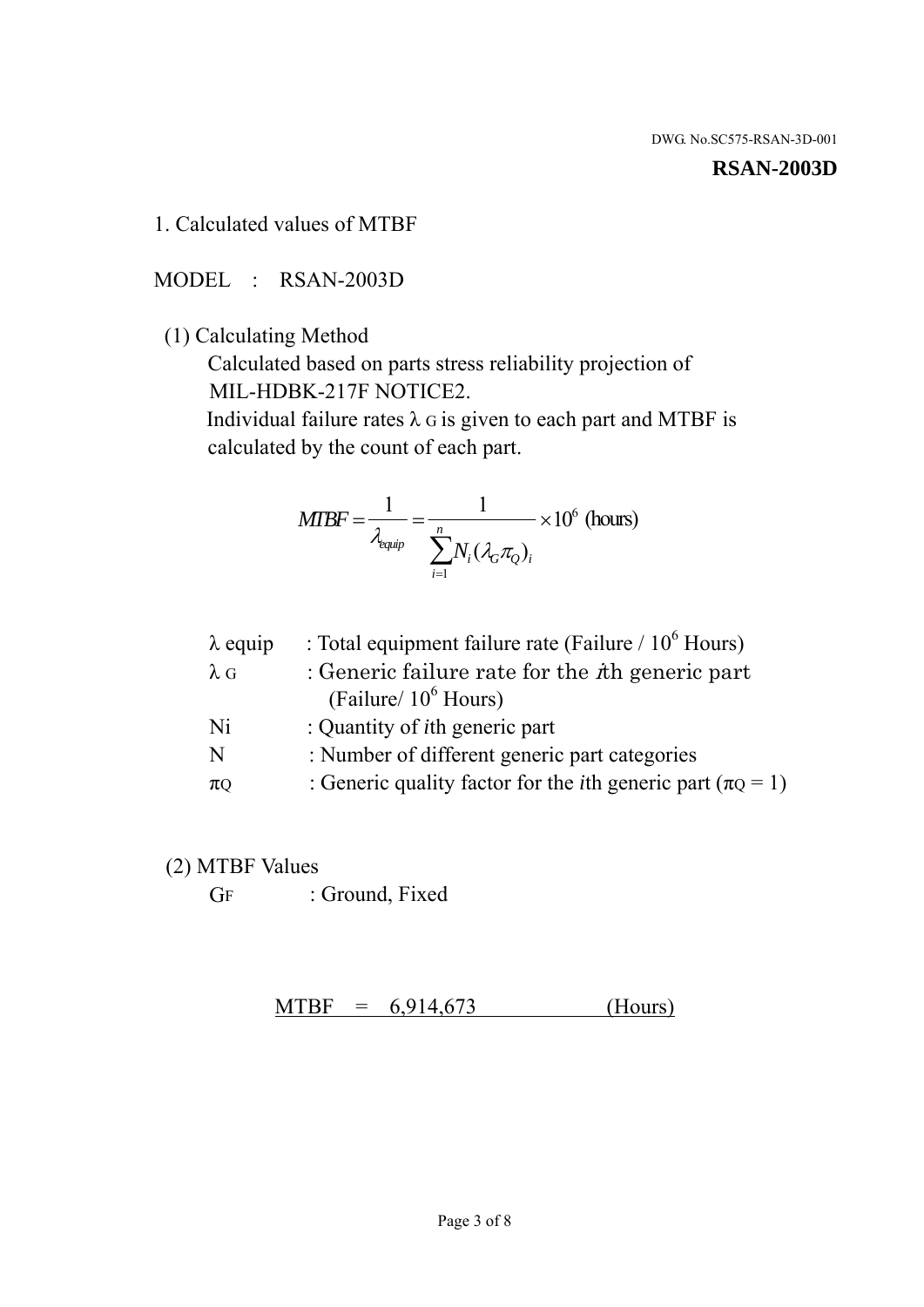#### **RSAN-2003D**

2. Vibration Test

#### MODEL : RSAN-2003D (Representation Product : RSEN-2030D)

- (1) Vibration Test Class Frequency Variable Endurance Test
- (2) Equipment Used Controller VS-1000-6, Vibrator 905-FN ( IMV CORP.)
- (3) The Number of D.U.T. (Device Under Test) 5 units
- (4) Test Condition
	- · Frequency : 10~55Hz
	- $\cdot$  Acceleration : 9.8m/s<sup>2</sup>, Sweep for 1 min.
	- · Dimension and times : X, Y and Z directions for 1 hour each.

## (5) Test Method

Fix the D.U.T. on the fitting-stage

## (6) Test Results

PASS

#### Typical Sample Data

| ັ່                                 |                                 |                   |                     |                   |
|------------------------------------|---------------------------------|-------------------|---------------------|-------------------|
| Check item                         | Spec.                           |                   | <b>Before Test</b>  | After Test        |
|                                    | Differential Mode: 25dBmin.     | $0.4$ MHz         | 38.80               | 39.10             |
|                                    |                                 | 30 MHz            | 56.51               | 55.42             |
| Attenuation (dB)                   | Common Mode: 25dBmin.           | 2 MHz             | 36.23               | 36.01             |
|                                    |                                 | 30 MHz            | 37.14               | 36.63             |
| Leakage Current (mA)               | $1mA$ max. $(250V, 60Hz)$       | Line1             | 0.41                | 0.40              |
|                                    |                                 | Line <sub>2</sub> | 0.41                | 0.40              |
| DC Resistance $(m\Omega)$          | 6m $\Omega$ max.                |                   | 3.62                | 3.60              |
| <b>Test Voltage</b>                | $L-L: 1768Vdc$ 60s.             |                   | OK                  | OK.               |
|                                    | $L-E: 2500$ Vac 60s.            |                   |                     |                   |
| Isolation Resistance ( $M\Omega$ ) | $100M \Omega$ min. (500Vdc 60s) |                   | $4.0 \times 10^{6}$ | $4.0 \times 10^6$ |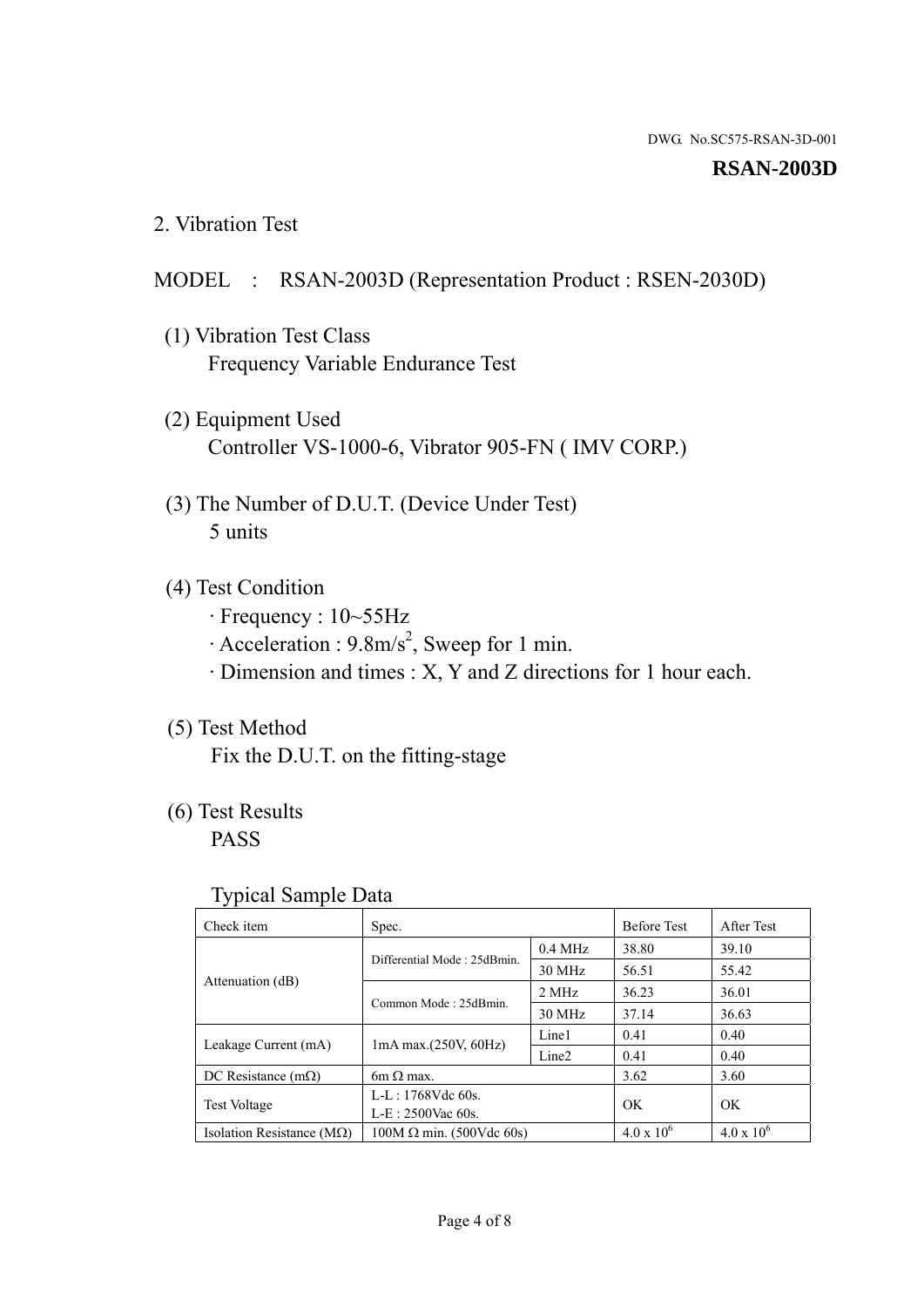3. Heat Cycle Test

### MODEL : RSAN-2003D (Representation Product : RSEN-2030)

- (1) Equipment Used TEMPERATURE CHAMBER TSA-71H-W (ESPEC CORP.)
- (2) The Number of D.U.T. (Device Under Test) 5 units
- (3) Test Conditions
	- · Ambient Temperature : -25~+85°C · Test Cycles : 100cycles



(4) Test Method

 Before the test check if there is no abnormal characteristics and put the D.U.T. in the testing chamber. Then test it in the above cycles, After the test is completed leave it for 1 hour at room temperature and check it if there is no abnormal each characteristics.

(5) Test Results

PASS

| <b>Typical Sample Data</b> |  |  |
|----------------------------|--|--|
|----------------------------|--|--|

| Check item                    | Spec.                                                   |           | <b>Before Test</b> | After Test        |
|-------------------------------|---------------------------------------------------------|-----------|--------------------|-------------------|
|                               |                                                         | $0.4$ MHz | 40.06              | 40.06             |
|                               | Differential Mode: 25dBmin.                             | 30 MHz    | 55.64              | 57.12             |
| Attenuation (dB)              | Common Mode: 25dBmin.                                   | 2 MHz     | 35.40              | 36.74             |
|                               |                                                         | 30 MHz    | 37.70              | 37.36             |
|                               | Line1<br>$1mA$ max. $(250V, 60Hz)$<br>Line <sub>2</sub> |           | 0.41               | 0.49              |
| Leakage Current (mA)          |                                                         |           | 0.42               | 0.48              |
| DC Resistance $(m\Omega)$     | $6m \Omega$ max.                                        |           | 3.48               | 3.22              |
|                               | L-L: $1768V$ de $60s$ .                                 |           | OK                 | OK                |
| <b>Test Voltage</b>           | $L-E: 2500$ Vac 60s.                                    |           |                    |                   |
| Isolation Resistance ( $MQ$ ) | $100M \Omega$ min. (500Vdc 60s)                         |           | $9.5 \times 10^5$  | $9.4 \times 10^5$ |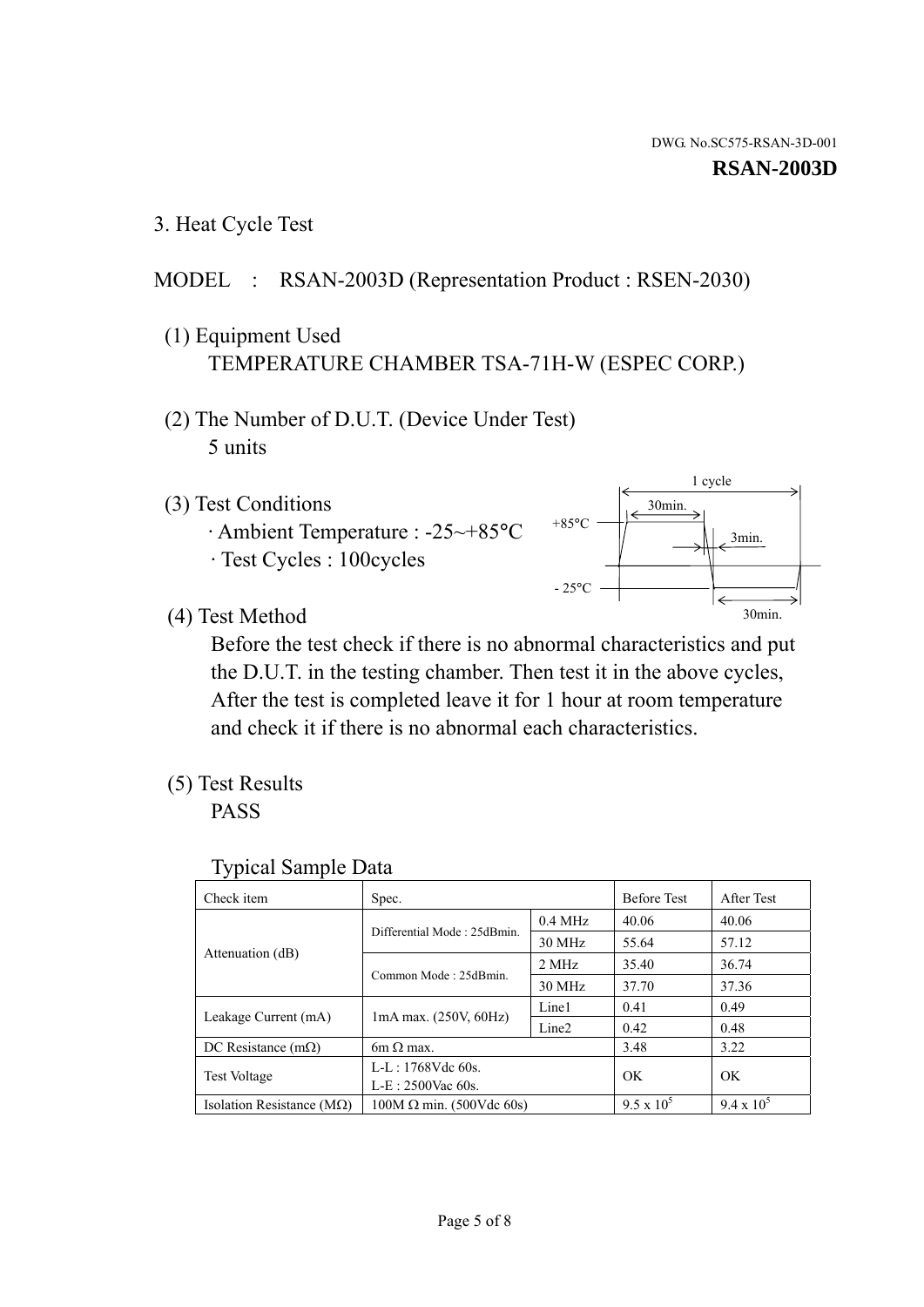4. Humidity Test

## MODEL : RSAN-2003D (Representation Product : RSEN-2030)

- (1) Equipment Used TEMP. & HUMID. CHAMBER PR-4KT (ESPEC CORP.)
- (2) The Number of D.U.T. (Device Under Test) 5 units

### (3) Test Conditions

- · Ambient Temperature : +40°C
- · Test Time : 500 hours
- · Ambient Humidity : 90~95% RH No Dewdrop

## (4) Test Method

 Before the test check if there is no abnormal characteristics and put the D.U.T. in the testing chamber. Then test it in the above conditions. After the test is completed leave it for 1 hour at room temperature and check it if there is no abnormal each characteristics.

## (5) Test Results

PASS

| ╯▴                                 |                                 |                   |                     |                     |
|------------------------------------|---------------------------------|-------------------|---------------------|---------------------|
| Check item                         | Spec.                           |                   | <b>Before Test</b>  | After Test          |
|                                    | Differential Mode: 25dBmin.     | $0.4$ MHz         | 40.92               | 39.42               |
|                                    |                                 | 30 MHz            | 57.38               | 55.62               |
| Attenuation (dB)                   | Common Mode: 25dBmin.           | 2 MHz             | 36.16               | 36.22               |
|                                    |                                 | 30 MHz            | 37.34               | 37.92               |
|                                    |                                 | Line1             | 0.42                | 0.41                |
| Leakage Current (mA)               | $1mA$ max. $(250V, 60Hz)$       | Line <sub>2</sub> | 0.42                | 0.43                |
| DC Resistance $(m\Omega)$          | $6m \Omega$ max.                |                   | 3.62                | 3.58                |
| <b>Test Voltage</b>                | $L-L: 1768Vdc$ 60s.             |                   | OK                  | OK                  |
|                                    | $L-E: 2500$ Vac 60s.            |                   |                     |                     |
| Isolation Resistance ( $M\Omega$ ) | $100M \Omega$ min. (500Vdc 60s) |                   | $3.6 \times 10^{6}$ | $4.5 \times 10^{6}$ |

#### Typical Sample Data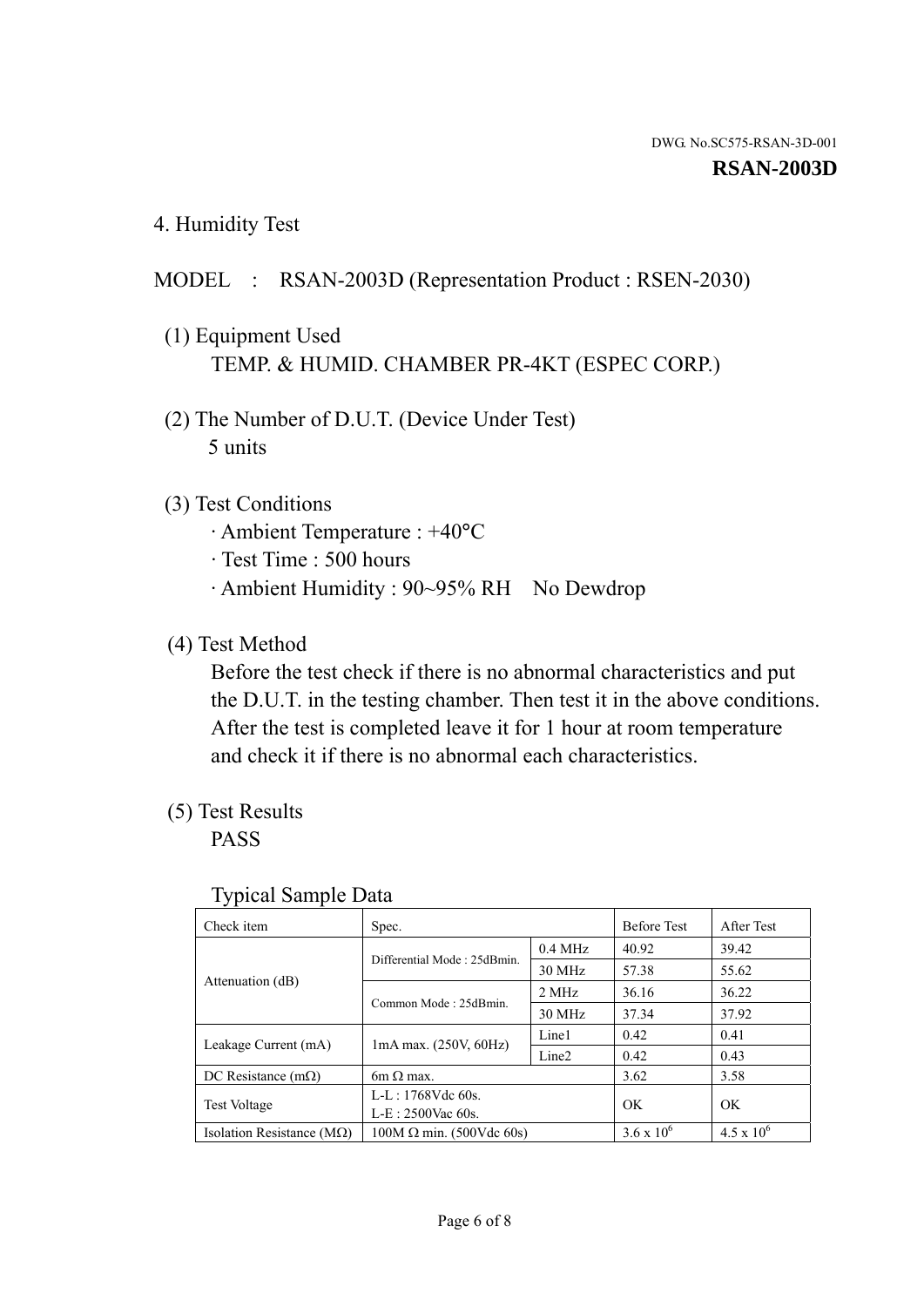5. High Temperature Resistance Test

#### MODEL : RSAN-2003D (Representation Product : RSEN-2060)

- (1) Equipment Used TEMPERATURE CHAMBER PHH-300 ( ESPEC CORP.)
- (2) The Number of D.U.T. (Device Under Test) 5 units
- (3) Test Conditions
	- · Ambient Temperature : +55°C
	- · Test Time : 500 hours
	- · Operating : DC 60A
- (4) Test Method

 Before the test check if there is no abnormal characteristics and put the D.U.T. in the testing chamber. Then test it in the above conditions. After the test is completed leave it for 1 hour at room temperature and check it if there is no abnormal each characteristics.

(5) Test Results

PASS

| ╯┸                                 |                                                         |           |                     |                     |
|------------------------------------|---------------------------------------------------------|-----------|---------------------|---------------------|
| Check item                         | Spec.                                                   |           | <b>Before Test</b>  | After Test          |
|                                    | Differential Mode: 25dBmin.                             | $0.2$ MHz | 57.86               | 58.52               |
|                                    |                                                         | 30 MHz    | 52.04               | 51.94               |
| Attenuation (dB)                   | Common Mode: 25dBmin.                                   | 2 MHz     | 35.90               | 36.04               |
|                                    |                                                         | 30 MHz    | 26.60               | 27.62               |
| Leakage Current (mA)               | Line1<br>$1mA$ max. $(250V, 60Hz)$<br>Line <sub>2</sub> |           | 0.45                | 0.46                |
|                                    |                                                         |           | 0.46                | 0.46                |
| DC Resistance $(m\Omega)$          | $3m \Omega$ max.                                        |           | 2.22                | 2.24                |
| <b>Test Voltage</b>                | $L-L: 1768Vdc$ 60s.                                     |           | OK                  | OK                  |
|                                    | $L-E: 2500$ Vac 60s.                                    |           |                     |                     |
| Isolation Resistance ( $M\Omega$ ) | $100M \Omega$ min. (500Vdc 60s)                         |           | $4.1 \times 10^{6}$ | $4.6 \times 10^{6}$ |

#### Typical Sample Data